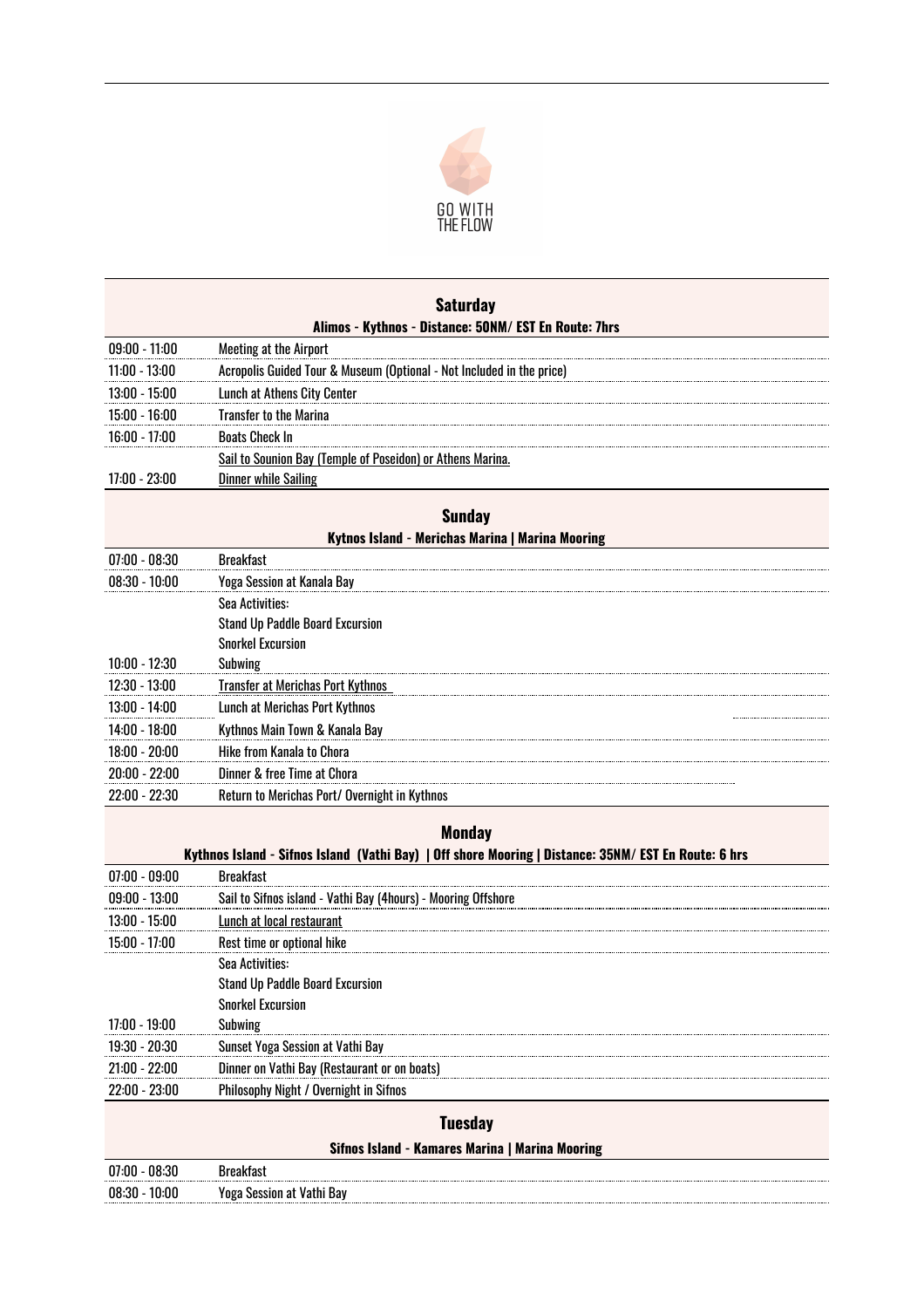| $10:00 - 11:00$                                                            | <b>Free Time</b>                                                                                                |  |
|----------------------------------------------------------------------------|-----------------------------------------------------------------------------------------------------------------|--|
| 11:00 - 12:00                                                              | <b>Bus to Apollonia</b>                                                                                         |  |
| 12:00 - 14:00                                                              | Lunch                                                                                                           |  |
| 14:00 - 18:00                                                              | Hike to Kastro & Explore                                                                                        |  |
| 18:00 - 19:00                                                              | Hike back to Apollonia & Artemonas Village                                                                      |  |
| 19:00 - 21:00                                                              | Dinner to Apollonia or Artemonas                                                                                |  |
| 22:00 - 22:15                                                              | <b>Bus to Kamares Bay</b>                                                                                       |  |
| $22:15 - 00:00$                                                            | Free time   Overnight in Sifnos                                                                                 |  |
|                                                                            |                                                                                                                 |  |
| Wednesday                                                                  |                                                                                                                 |  |
| $08:00 - 09:00$                                                            | Serifos Island - Mega Livadi Bay   Off Shore Mooring   Distance: 20NM/ EST En Route: 3,5hrs<br><b>Breakfast</b> |  |
| $09:00 - 12:00$                                                            |                                                                                                                 |  |
|                                                                            | Sail at Serifos - Mega Livadi or Serifos Marina (Weather depended)                                              |  |
| 12:00 - 14:00                                                              | <b>Light Lunch</b><br>Sea Activities:                                                                           |  |
|                                                                            | <b>Stand Up Paddle Board Excursion</b>                                                                          |  |
|                                                                            | <b>Snorkel Excursion</b>                                                                                        |  |
| 14:00 - 19:00                                                              | Subwing                                                                                                         |  |
| $19:00 - 20:00$                                                            | Sunset Yoga Session at Mega Livadi                                                                              |  |
| $20:30 - 22:00$                                                            | Dinner on the beach / Overnight in Serifos                                                                      |  |
|                                                                            |                                                                                                                 |  |
|                                                                            | <b>Thursday</b>                                                                                                 |  |
|                                                                            | Serifos Island - Kea Island - Karthea   Off Shore Mooring   Distance: 26NM/ EST En Route: 4,5 hrs               |  |
| $07:00 - 09:00$                                                            | <b>Breakfast</b>                                                                                                |  |
| $09:00 - 12:00$                                                            | Sail at Kea - Karthea Bay & Offshore Mooring                                                                    |  |
| 12:00 - 14:00                                                              | <b>Light Lunch</b>                                                                                              |  |
|                                                                            | Sea Activities:                                                                                                 |  |
|                                                                            | <b>Stand Up Paddle Board Excursion</b>                                                                          |  |
|                                                                            | <b>Snorkel Excursion</b>                                                                                        |  |
| 14:00 - 19:00                                                              | Subwing                                                                                                         |  |
| $19:00 - 20:00$                                                            | Sunset Yoga Session under Karthea Temple                                                                        |  |
| $20:00 - 22:00$                                                            | Beach Dinner & Party at Karthea - DJ Set                                                                        |  |
|                                                                            | <b>Friday</b>                                                                                                   |  |
| Kea Island - Karthea - Fleves Island   Distance: 33NM/ EST En Route: 5 hrs |                                                                                                                 |  |
| $07:00 - 09:00$                                                            | <b>Breakfast</b>                                                                                                |  |
| $09:00 - 10:00$                                                            | <b>Morning Yoga</b>                                                                                             |  |
| 10:00 - 15:00                                                              | Sail at Fleves secret Cove                                                                                      |  |
| 13:00 - 15:00                                                              | Light Lunch on board while sailing                                                                              |  |
| 15:00 - 16:00                                                              | <b>Free Time</b>                                                                                                |  |
| 16:00 - 18:00                                                              | Sail at Athens Marina                                                                                           |  |
| 18:00 - 19:00                                                              |                                                                                                                 |  |
| 20:00 - 22:00                                                              | <b>Packing Process</b><br><b>Dinner in Athens</b>                                                               |  |
|                                                                            |                                                                                                                 |  |
| <b>Saturday</b>                                                            |                                                                                                                 |  |
| <b>Check Out</b>                                                           |                                                                                                                 |  |
| $07:00 - 08:00$                                                            | <b>Breakfast</b>                                                                                                |  |
| $08:00 - 09:00$                                                            | <b>Check out</b>                                                                                                |  |
| $09:00 - 09:30$                                                            | <b>Bus drive to Eleftherios Venizelos Airport</b>                                                               |  |
|                                                                            |                                                                                                                 |  |